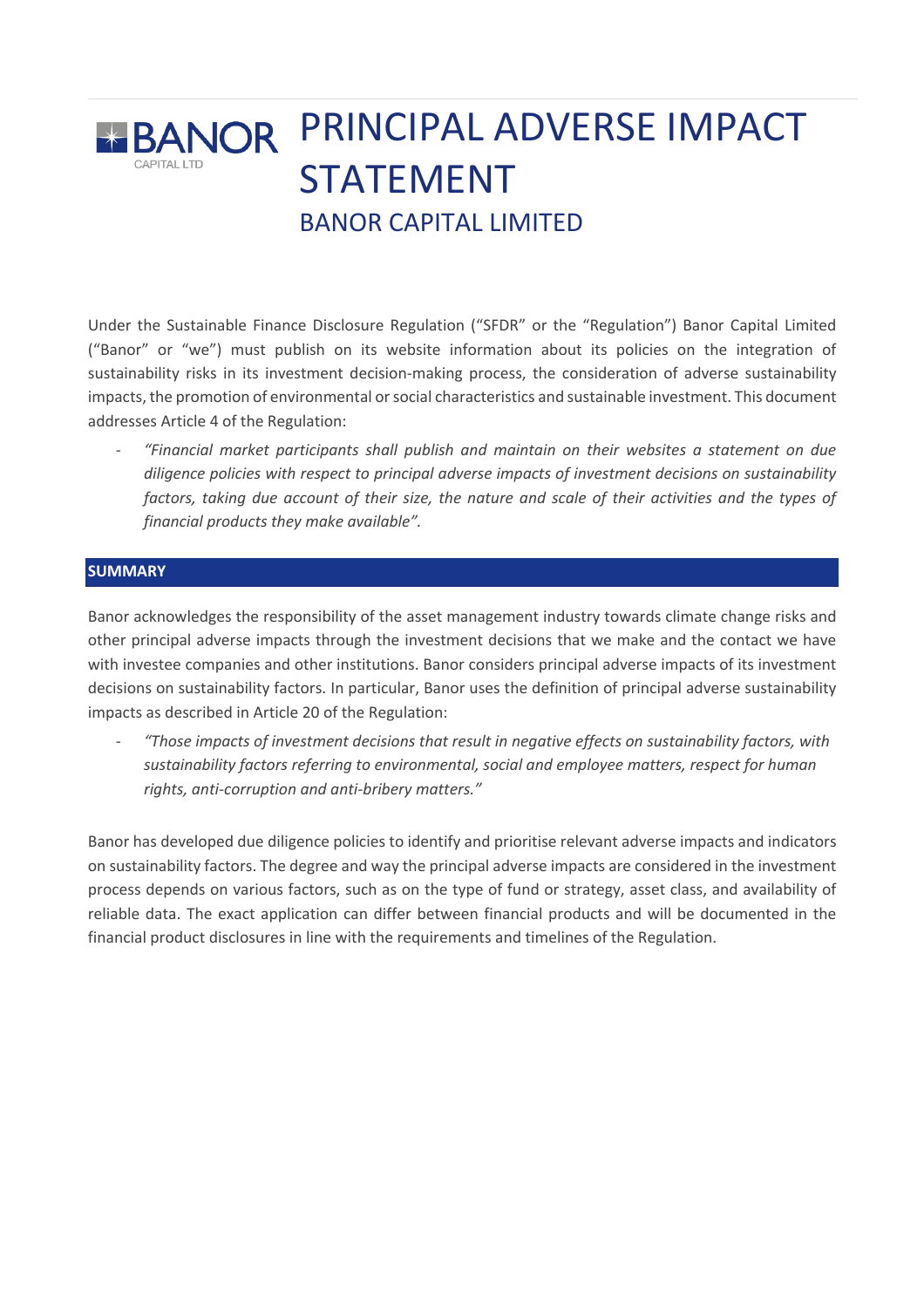#### **DESCRIPTION OF PRINCIPAL ADVERSE IMPACTS**

Banor's investment approach takes into consideration a range of adverse impacts and we are continuously seeking additional ways to mitigate adverse impacts in a robust and meaningful way. Our Responsible Investment policy provides additional information on our overall approach to responsible investing.

We use a number of methods to mitigate principal adverse impacts depending on the nature of the topic, as well as on the specific context of the investment that is causing the adverse impact. Our methods could include engagement, voting and restrictions. In addition, we have implemented due diligence policies, as described below, to identify and prioritise relevant adverse impacts and indicators on sustainability factors.

Please refer to the Appendix 1 below for an overview of the adverse impacts that we structurally consider and aim to mitigate in our current Responsible Investment approach, including more information about what they entail and the key mitigation methods that we apply for each of them.

The Regulation stipulates 18 mandatory Indicators on greenhouse gas emissions, biodiversity, water, waste, and social indicators applicable to companies, sovereigns and supranationals, and real estate assets. In addition, there are 22 additional climate and other environment-related indicators defined, as well as 24 additional indicators related to social factors and employees, respect for human rights, anti-corruption and anti-bribery matters on which reporting and integration is encouraged. While various of the mandatory principal adverse impact indicators are already part of our Responsible Investment approach, others are not, or are only partially included in our current approach. For the mandatory principal adverse impact indicators that are not yet included in our current Responsible Investment approach Banor is in the process of acquiring additional data from external data providers to meet the reporting obligations under the Regulation. Once the relevant data become available, the methodologies to measure principal adverse sustainability impacts can be finalised and will be added to this statement. Following the publication of methodologies and measurements, Banor will provide historical comparisons with previous reference periods by 30 June 2023 at the latest, based on financial year 2022. Banor will also seek to detail actions taken and actions planned for the future, as well as targets set for each PAI indicator to avoid or reduce the PAI identified where possible.

Furthermore, Banor will select at least one additional indicator related to principal adverse impacts on a climate or other environment related sustainability factor that qualifies as principal as set out in Table 2 of Regulatory Technical Standards ("RTS") Annex I, as well as at least one additional indicator related to principal adverse impacts on a social, employee, human rights, anti-corruption or anti-bribery sustainability factor that qualifies as principal as set out in Table 3 of RTS Annex I. Banor will select these additional indicators based on the probability of occurrence and severity of adverse impacts (including their potentially irremediable character).

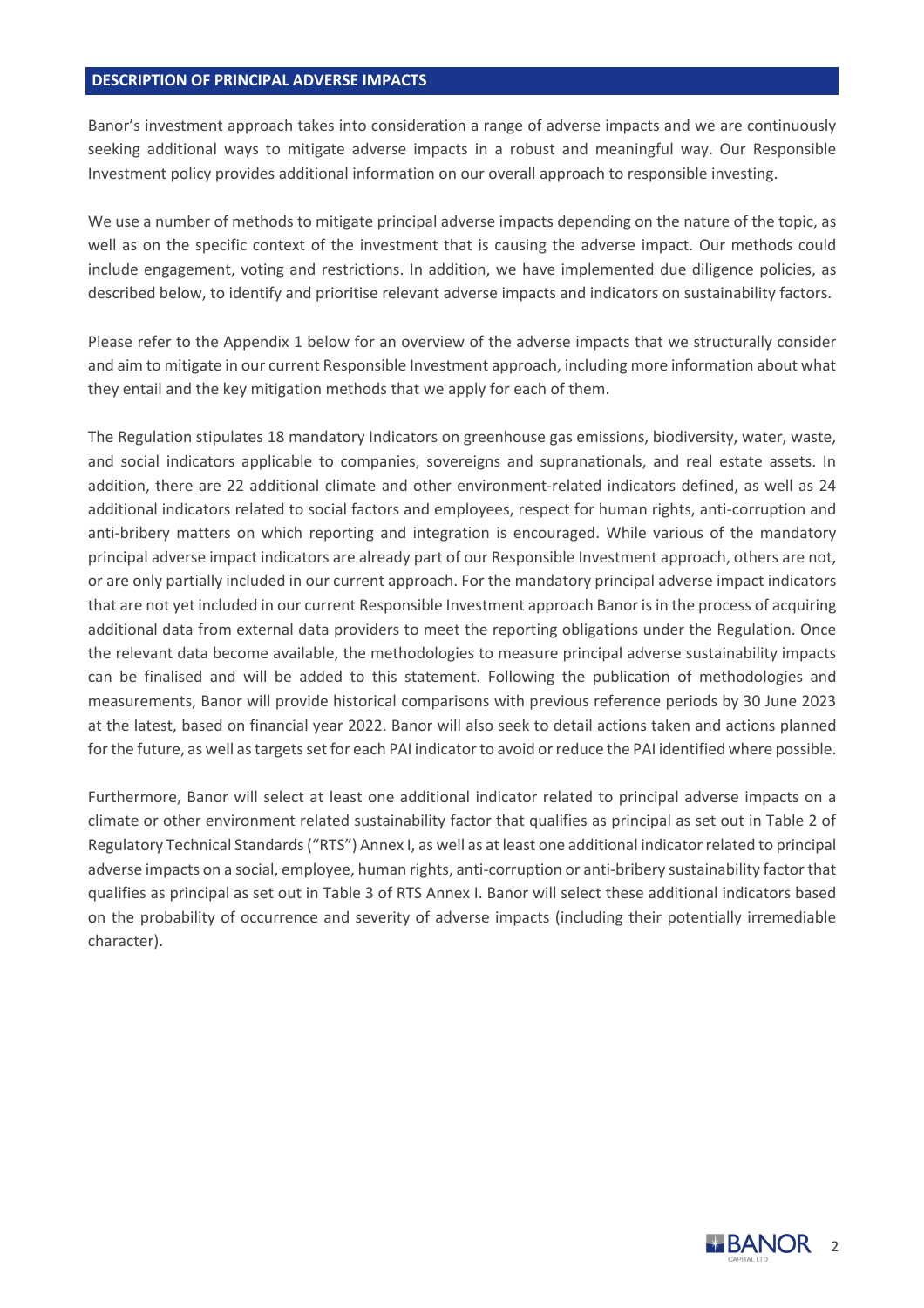#### **DESCRIPTION OF POLICIES TO IDENTIFY AND PRIORITISE PRINCIPAL ADVERSE IMPACTS ("PAI")**

Banor has developed and implemented stringent policies/procedures to identify, prioritise, and address principal adverse impacts. In this section a summary is provided of these policies which are also described in our Responsible Investment policy.

Banor's mission is to generate positive risk adjusted returns with responsibility through fundamental analysis, operational excellence, and by being Environmental, Social and Governance ("ESG") proactive. At this point in time, the ownership of the PAI statement lies within the ESG Board. The purpose of the ESG Board is to oversee, coordinate and drive sustainability matters from a company-wide perspective.

Banor has fully integrated sustainability risk assessment in its investment decision-making processes and Banor takes into account PAI indicators per strategy. Prioritisation of PAI is aligned with our portfolios and funds ESG priorities and sustainable objectives and meet our general expectations of companies to commit to good governance principles, act in accordance with the United Nations Principles for Responsible Investment ("UNPRI"), the UN Global Compact and in observance of existing laws and regulations, international humanitarian law and international conventions, as well as, standards for sound environmental, social and governance performance.

#### Preliminary Screening

Banor conducts a pre-due diligence screening with the aim of identifying and excluding investments in any company which is currently, or likely to in the future, generate a significant share of its revenue connected to the below harmful activities/products. Additional details can be found within our Responsible Investment Policy:

- Companies involved in the production, development or maintenance of Illegal or mainly nuclear weapons, land mines, cluster munition
- Companies that deny human rights or engage child or forced labour directly or within their supply chain
- Companies that do not support our climate change standards or cause serious environmental damage
- Companies that produce products that are illegal under UK or local law

Through this preliminary due diligence exercise, Banor aims to filter out potential investments that are likely to have significant adverse impacts on sustainability factors.

#### Due diligence

We use both third-party research and proprietary tools to evaluate ESG sustainability when selecting securities. This focus of our research is designed to identify "best-in-class" practices in the sectors concerned. We analyse the companies' sustainable financial statements and we meet periodically the management of the businesses in which we invest. After the analysis, we will weight an investment based on a wholistic approach to the portfolio whist comparing our analysis of the company with the ratings assigned by the international rating agencies.

Examples of sustainability risks assessed include, where relevant, inter alia risks related to environment, health and safety, people, suppliers and customers, community and charity, and governance.

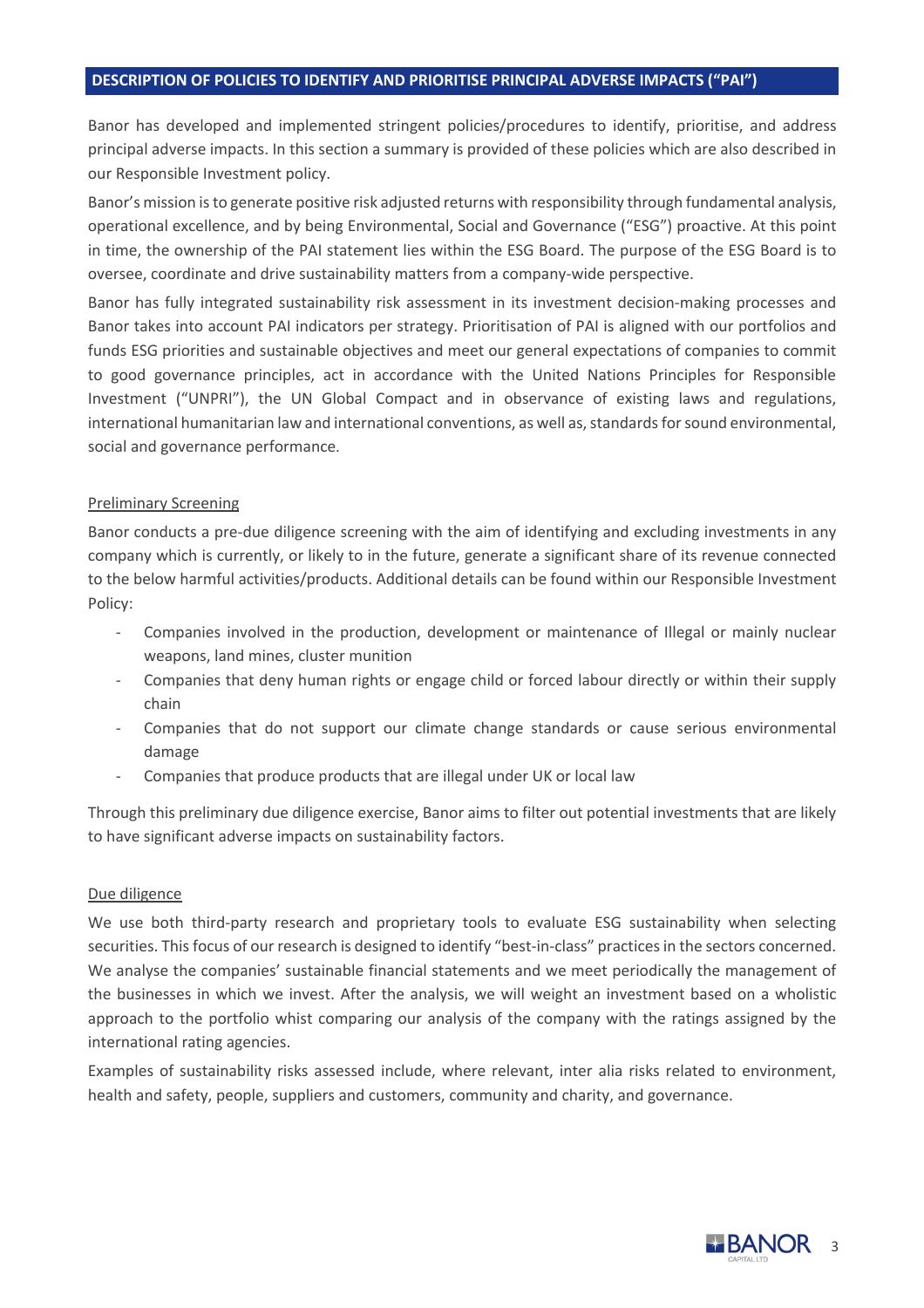## Ownership

Banor's ownership activities are aimed at promoting sustained profitability and risk management in portfolio companies in order to protect shareholder value and enhance long-term returns. We believe a sound corporate governance structure is essential for creating long-term shareholders value. The board of directors and senior management are accountable to investors for protecting and generating value over the long term. We expect the board of directors of investee companies to oversee and monitor the effectiveness of the company's governance of environmental, social and business ethics related issues and risk, and protect shareholder rights.

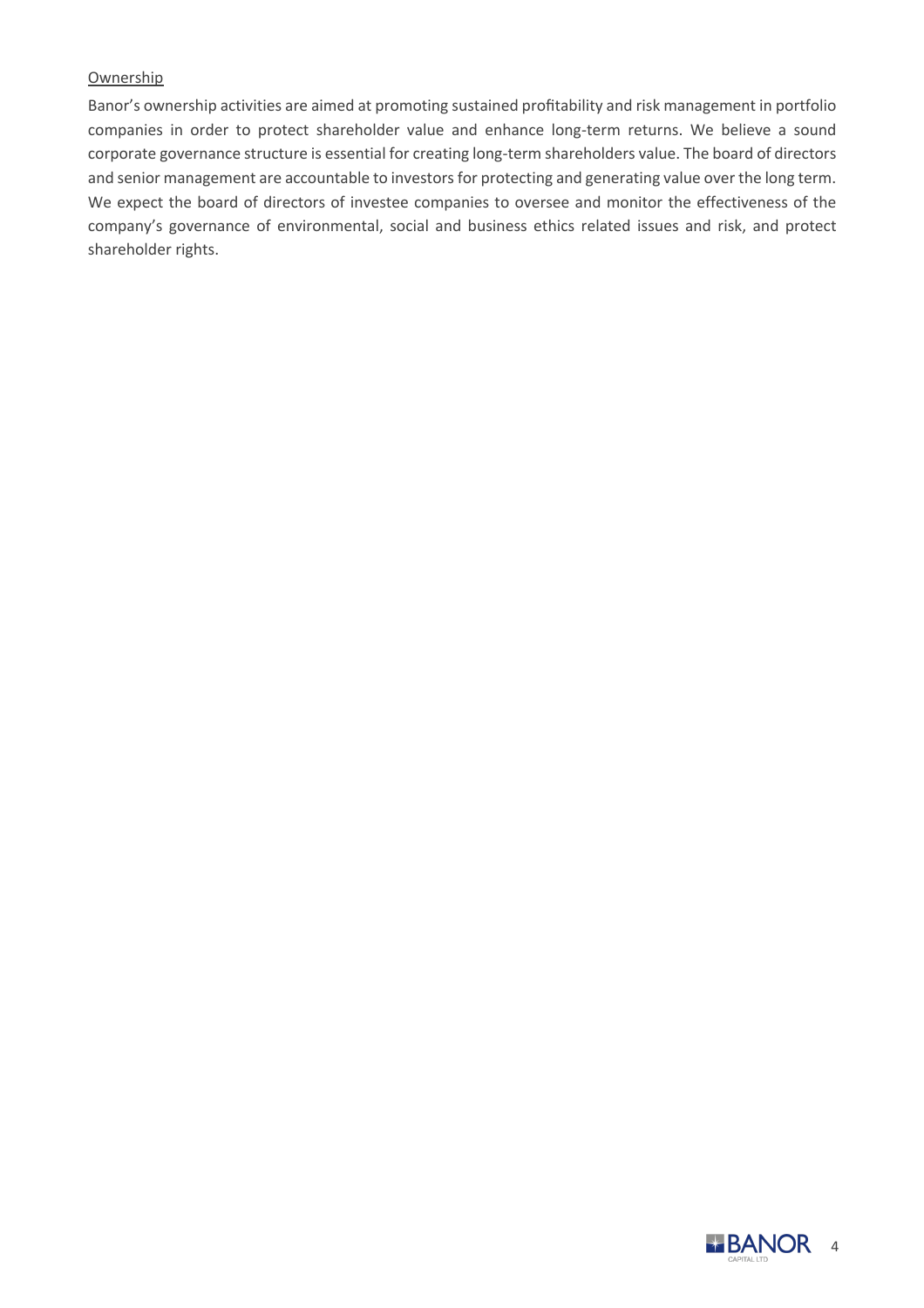#### **ENGAGEMENT POLICIES**

Banor protects and manages our clients' investments by actively engaging with investee companies, inclusive of liaising with company management or brokers, regarding principal adverse impacts on sustainability factors. We believe that our active engagement promotes a positive impact on our investment results and society. Within our engagement program, we consider the principal adverse impacts in relation to greenhouse gas emissions, biodiversity, water and social and employee matters. Our engagement is focused on two primary aspects in relation to ESG:

- Long-term sustainable value: We encourage high standards of corporate governance when we meet with senior management of a company as part of our long strategy. In our periodic company meetings and/or calls, we will discuss strategy and corporate responsibility issues, as we believe that these factors affect the potential for a company to deliver long-term sustainable value to shareholders and ultimately our investors. Such factors include financially material ESG opportunities and risks that can affect companies' valuation and ability to create value.
- Adverse behaviour: We evaluate the effectiveness of investee companies' management in areas such as environment, anti-corruption, human rights and labour with the goal to address any reported shortfalls against existing laws and regulations, international humanitarian law and international conventions, the UNPRI and UN Global Compact.

#### Voting

Banor recognises its responsibility to carry out its fiduciary duties and make use of voting rights. We try to be as proactive as possible to get companies, if possible, to alter proposals in line with our ESG principles. We believe that sound corporate governance contributes to shareholder value and adds value to equity investments. ESG issues are high on our agenda, and we strive to put extra emphasis on companies which we own in our sustainability tilted products. The Firm expects to fulfil its fiduciary obligation to the client by voting in a manner that is consistent with the best interest of that client and does not subordinate the client's interests to its own.

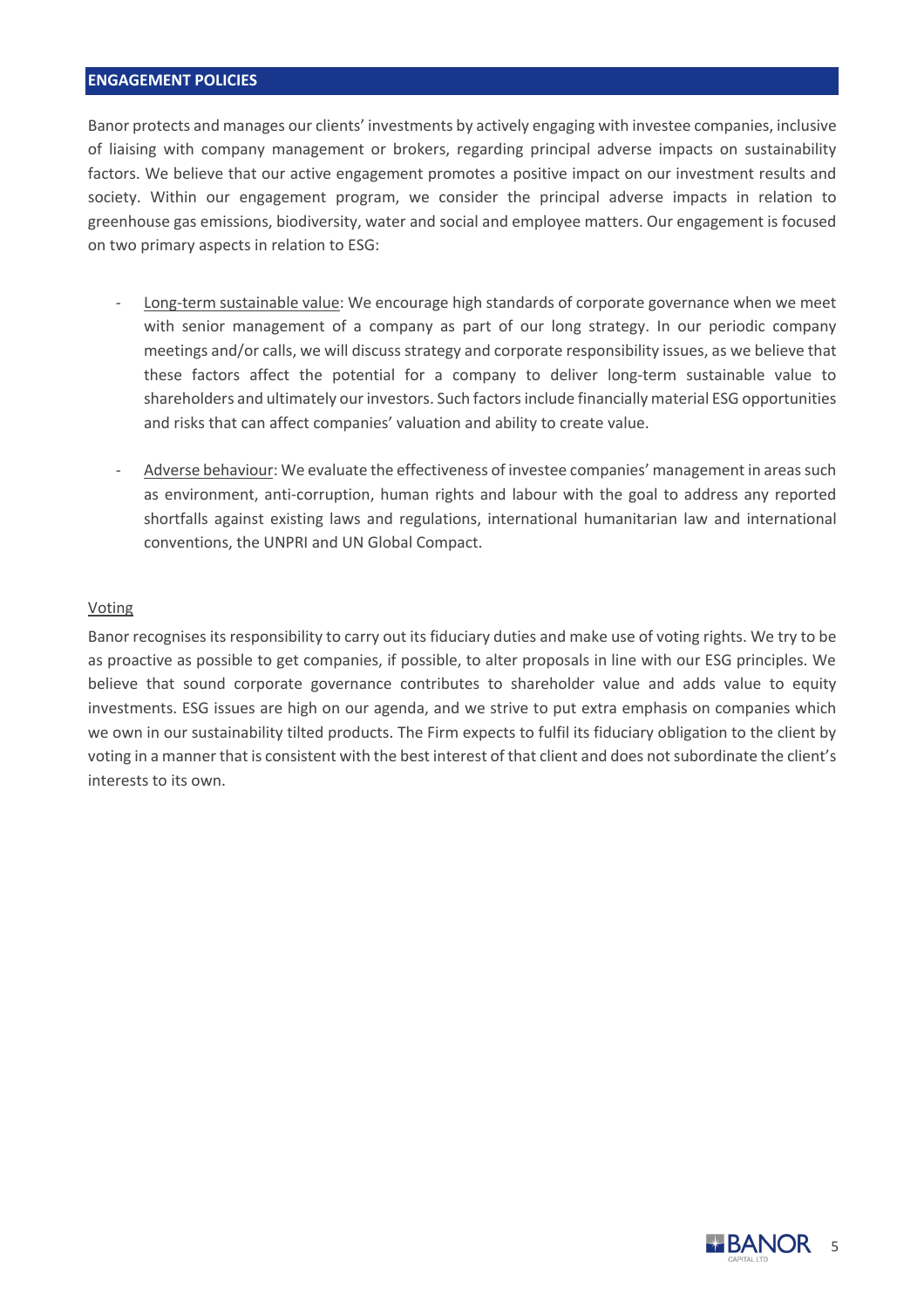#### **REFERENCE TO INTERNATIONAL STANDARDS**

Banor's Responsible Investment approach has incorporated and aligned with several recognised global standards for responsible business operations and investment practices which include, but are not limited to, the following:

- United Nations Global Compact
- OECD Principles of Corporate Governance
- OECD Guidelines for Multinational Enterprises
- Universal Declaration of Human Rights
- UN Guiding Principles on Business and Human Rights
- Children's Rights and Business Principles
- ILO conventions on labour standards
- UN Convention on Corruption
- Convention on Cluster Munitions
- Paris Agreement under the United Nations Framework Convention on Climate Change

In relation to the alignment with the Paris Agreement, our application of PAI aims to target investee companies that are active in the most climate-critical sectors to demonstrate a credible transition strategy that is compatible with the Paris Agreement's climate objectives. This includes assessments of their decarbonization pathways as well as their positive contributions to climate mitigation. As the methodologies for assessing this progressively reach greater maturity for a greater number of sectors, the number of companies subject to this requirement will grow.

In addition, Banor is a signatory of UNPRI since 13 December 2018.

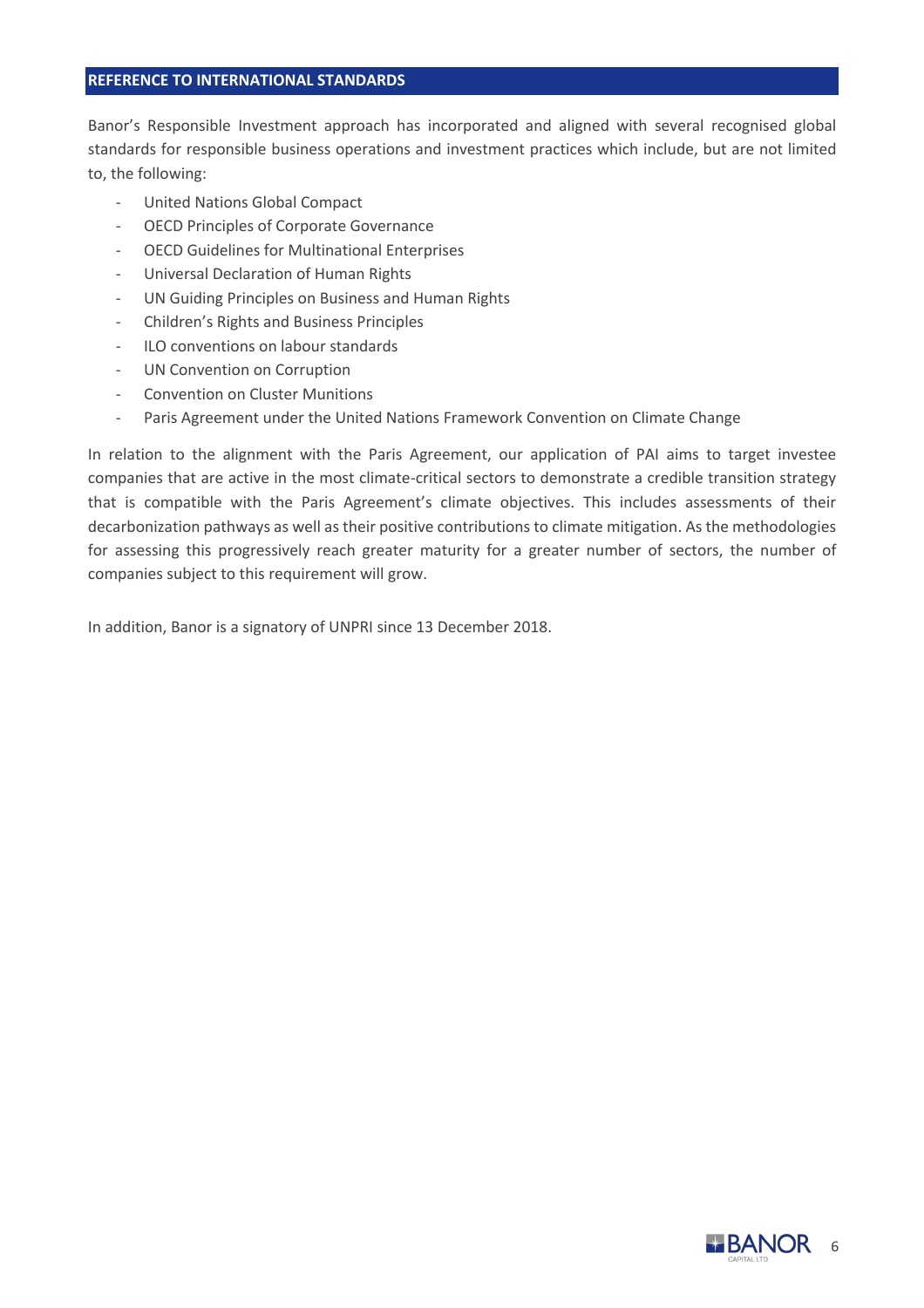## **APPENDIX 1: PRINCIPAL ADVERSE IMPACT INDICATORS**

| <b>CLIMATE AND OTHER ENVIRONMENT-RELATED INDICATORS</b> |                                                                         |                                                                                                                                                                                                                                                         |                                                                                                                                                                                                                                                                                                                                                                                                                |
|---------------------------------------------------------|-------------------------------------------------------------------------|---------------------------------------------------------------------------------------------------------------------------------------------------------------------------------------------------------------------------------------------------------|----------------------------------------------------------------------------------------------------------------------------------------------------------------------------------------------------------------------------------------------------------------------------------------------------------------------------------------------------------------------------------------------------------------|
|                                                         | <b>ADVERSE SUSTAINABILITY INDICATOR</b>                                 | <b>METRIC</b>                                                                                                                                                                                                                                           | <b>TARGETS AND/OR PLANNED</b><br><b>ACTIONS</b>                                                                                                                                                                                                                                                                                                                                                                |
| Greenhouse gas                                          | 1. GHG emissions                                                        | Scope 1 GHG emissions                                                                                                                                                                                                                                   | Banor is developing methods to                                                                                                                                                                                                                                                                                                                                                                                 |
| emissions                                               |                                                                         | Scope 2 GHG emissions                                                                                                                                                                                                                                   | the<br>materiality<br>of<br>measure                                                                                                                                                                                                                                                                                                                                                                            |
|                                                         |                                                                         | Scope 3 GHG emissions                                                                                                                                                                                                                                   | greenhouse gas emissions and<br>energy performance for<br>our                                                                                                                                                                                                                                                                                                                                                  |
|                                                         |                                                                         | <b>Total GHG emissions</b>                                                                                                                                                                                                                              | portfolios and their impact. Based                                                                                                                                                                                                                                                                                                                                                                             |
|                                                         | 2. Carbon footprint                                                     | Carbon footprint                                                                                                                                                                                                                                        | on such measures we will set                                                                                                                                                                                                                                                                                                                                                                                   |
|                                                         | 3. GHG intensity of<br>investee<br>companies                            | GHG intensity of investee companies                                                                                                                                                                                                                     | quantified targets in order to<br>combat these adverse impacts.<br>We<br>support<br>the<br><b>TCFD</b><br>recommendations and we want to                                                                                                                                                                                                                                                                       |
|                                                         | 4. Exposure to<br>companies active in the<br>fossil fuel sector         | Share of investments in companies active in<br>the fossil fuel sector                                                                                                                                                                                   | continue to promote increased<br>transparency, development of<br>tools and methods to manage                                                                                                                                                                                                                                                                                                                   |
|                                                         | 5. Share of non-<br>renewable energy<br>consumption and<br>production   | Share<br>of<br>non-renewable<br>energy<br>consumption and non- renewable energy<br>production of investee companies from non-<br>renewable energy sources compared to<br>renewable energy sources, expressed as a<br>percentage of total energy sources | climate<br>related<br>risks<br>and<br>opportunities and contribute to<br>best practice in the industry. We<br>will also aim to align our portfolio<br>with the Paris agreement in the<br>long term as well as further reduce<br>the financial risk related to climate                                                                                                                                          |
|                                                         | 6. Energy<br>consumption intensity<br>per high impact<br>climate sector | Energy consumption in GWh per million EUR<br>of revenue of investee companies, per high<br>impact climate sector                                                                                                                                        | change in our portfolios.                                                                                                                                                                                                                                                                                                                                                                                      |
| Biodiversity                                            | 7. Activities negatively<br>affecting biodiversity-<br>sensitive areas  | Share of investments in investee companies<br>with sites/operations located in or near to<br>biodiversity-sensitive areas where activities<br>of those investee companies negatively<br>affect those areas                                              | Banor is developing methods to<br>the materiality<br>measure<br>of<br>biodiversity for our portfolios, and<br>the impact of our portfolios on<br>biodiversity.<br>Based on such<br>measures we will set quantified<br>targets in order to combat<br>biodiversity loss.                                                                                                                                         |
| Water                                                   | 8. Emissions to water                                                   | Tonnes of emissions to water generated by<br>investee companies per million EUR<br>invested, expressed as a weighted average                                                                                                                            | Banor is developing methods to<br>measure the water footprint for<br>our portfolios. In case we find a<br>company with significant negative<br>impact on local water supply or<br>waste issues, which is a breach of<br>UN Global Compact principle 7, we<br>will engage with the company and<br>in case of insufficient remediation,<br>we will decide whether to exclude<br>it from our investment universe. |
| Waste                                                   | 9. Hazardous waste and<br>radioactive waste ratio                       | Tonnes of hazardous waste and radioactive<br>waste generated by investee companies per<br>million EUR invested, expressed as a<br>weighted average                                                                                                      | Banor is developing methods to<br>measure waste footprint for our<br>portfolios and their impact.                                                                                                                                                                                                                                                                                                              |

| <b>CLIMATE AND OTHER ENVIRONMENT-RELATED INDICATORS</b> |  |  |
|---------------------------------------------------------|--|--|

| INDICATORS FOR SOCIAL AND EMPLOYEE, RESPECT FOR HUMAN RIGHTS, ANTI-CORRUPTION AND ANTI-BRIBERY MATTERS |                                                                                                                    |                                                                                                                                                                          |                                                                                                                                                                                                                        |  |
|--------------------------------------------------------------------------------------------------------|--------------------------------------------------------------------------------------------------------------------|--------------------------------------------------------------------------------------------------------------------------------------------------------------------------|------------------------------------------------------------------------------------------------------------------------------------------------------------------------------------------------------------------------|--|
| <b>ADVERSE SUSTAINABILITY INDICATOR</b>                                                                |                                                                                                                    | <b>METRIC</b>                                                                                                                                                            | AND/OR<br><b>PLANNED</b><br><b>TARGETS</b><br><b>ACTIONS</b>                                                                                                                                                           |  |
| Social<br>and<br>employee<br>matters                                                                   | 10. Violations of UN<br><b>Global Compact</b><br>principles and<br>Organisation for<br><b>Economic Cooperation</b> | Share of investments in investee companies<br>that have been involved in violations of the<br>UNGC principles or OECD Guidelines for<br><b>Multinational Enterprises</b> | Banor acts in accordance with the<br>Principles<br>OECD<br>UNGC<br>and<br>Multinational<br>Guidelines for<br>Enterprises to assess the behavior<br>companies. An engagement<br>οf<br>process is applied with companies |  |

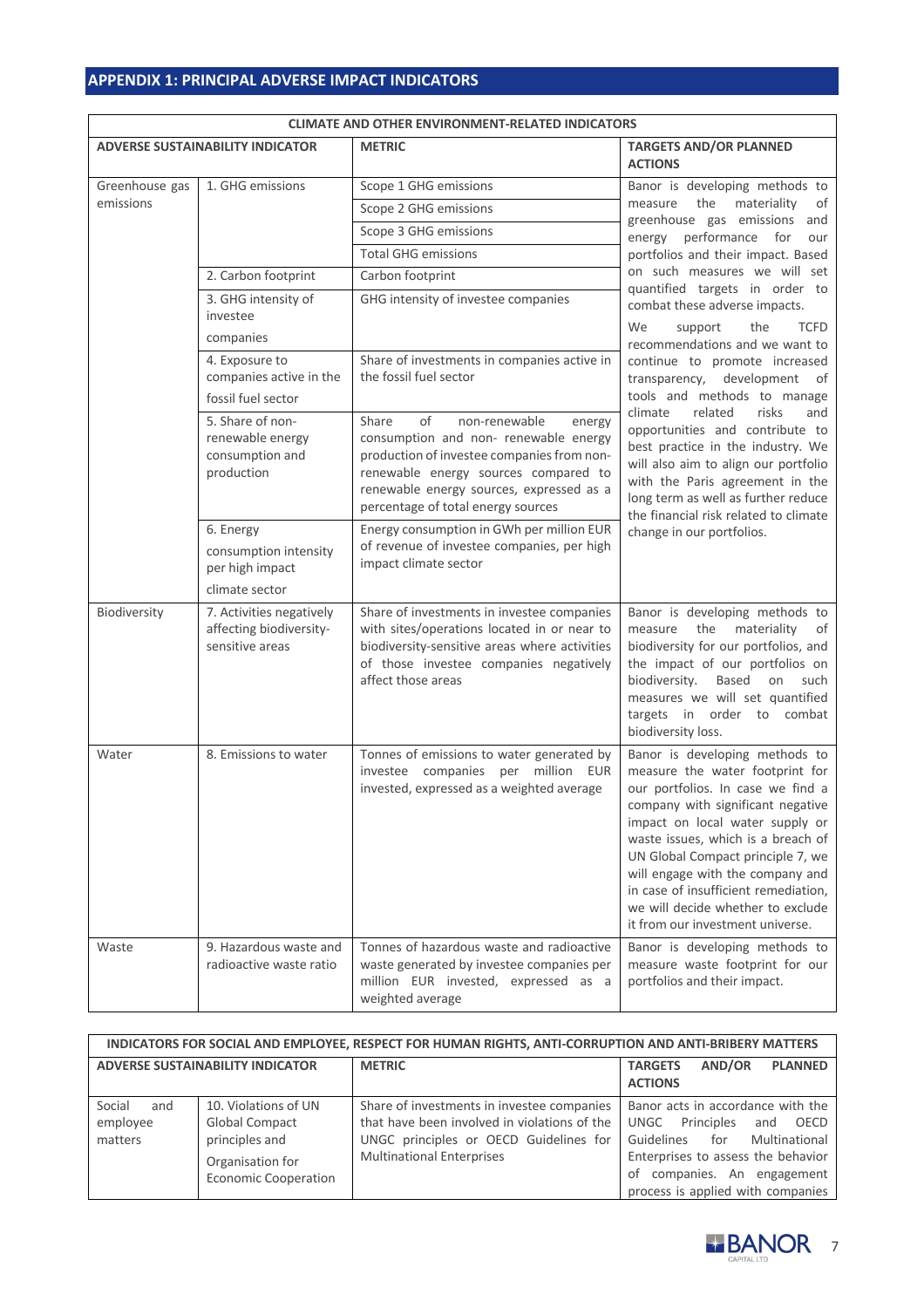| and Development<br>(OECD)<br>Guidelines for<br>Multinational<br>Enterprises                                                                                                          |                                                                                                                                                                                                                                                                                                                                               | that have severe breaches of these<br>principles and guidelines. If this<br>engagement does not lead to the<br>desired change, Banor will decide<br>to exclude a company from its<br>investment universe. |
|--------------------------------------------------------------------------------------------------------------------------------------------------------------------------------------|-----------------------------------------------------------------------------------------------------------------------------------------------------------------------------------------------------------------------------------------------------------------------------------------------------------------------------------------------|-----------------------------------------------------------------------------------------------------------------------------------------------------------------------------------------------------------|
| 11. Lack of<br>processes and<br>compliance<br>mechanisms to monitor<br>compliance with UN<br>Global Compact<br>principles and OECD<br>Guidelines for<br>Multinational<br>Enterprises | Share of investments in investee companies<br>without policies to monitor compliance with<br>the UNGC principles or OECD Guidelines for<br>Multinational Enterprises or grievance<br>handling<br>/complaints<br>mechanisms<br>to<br>address violations of the UNGC principles or<br>Guidelines<br>for<br>Multinational<br>OECD<br>Enterprises |                                                                                                                                                                                                           |
| 12. Unadjusted gender<br>pay gap                                                                                                                                                     | Average unadjusted gender pay gap of<br>investee companies                                                                                                                                                                                                                                                                                    |                                                                                                                                                                                                           |
| 13. Board gender<br>diversity                                                                                                                                                        | Average ratio of female to male board<br>members in investee companies, expressed<br>as a percentage of all board members                                                                                                                                                                                                                     |                                                                                                                                                                                                           |
| 14. Exposure to<br>controversial weapons<br>(anti-personnel mines,<br>cluster munitions,<br>chemical weapons and<br>biological weapons)                                              | Share of investments in investee companies<br>involved in the manufacture or selling of<br>controversial weapons                                                                                                                                                                                                                              | excluded<br>from<br>These<br>all<br>are<br>investments.                                                                                                                                                   |

|                                         | INDICATORS APPLICABLE TO INVESTMENTS IN SOVEREIGNS AND SUPRANATIONALS |                                                                                                                                                                                                                                                                              |                                                                                                                                                                                                                                                                                                                                                                                                                                                                                       |  |
|-----------------------------------------|-----------------------------------------------------------------------|------------------------------------------------------------------------------------------------------------------------------------------------------------------------------------------------------------------------------------------------------------------------------|---------------------------------------------------------------------------------------------------------------------------------------------------------------------------------------------------------------------------------------------------------------------------------------------------------------------------------------------------------------------------------------------------------------------------------------------------------------------------------------|--|
| <b>ADVERSE SUSTAINABILITY INDICATOR</b> |                                                                       | <b>METRIC</b>                                                                                                                                                                                                                                                                | AND/OR<br><b>TARGETS</b><br><b>PLANNED</b><br><b>ACTIONS</b>                                                                                                                                                                                                                                                                                                                                                                                                                          |  |
| Environmental                           | 15. GHG intensity                                                     | GHG intensity of investee countries                                                                                                                                                                                                                                          | <b>TCFD</b><br>the<br><b>We</b><br>support<br>recommendations and we want to<br>continue to promote increased<br>transparency, development<br>of<br>tools and methods to manage<br>related<br>risks<br>climate<br>and<br>opportunities and contribute to<br>best practice in the industry. We<br>will also aim to align our portfolio<br>with the Paris agreement in the<br>long term as well as further reduce<br>the financial risk related to climate<br>change in our portfolios. |  |
| Social                                  | 16. Investee countries<br>subject to social<br>violations             | Number of investee countries subject to<br>social violations (absolute number and<br>relative number divided by all investee<br>countries), as referred to in international<br>treaties and conventions, United Nations<br>principles and, where applicable, national<br>law | Social violations scoring data will be<br>part of our screening process and<br>companies may be excluded based<br>on scoring data.                                                                                                                                                                                                                                                                                                                                                    |  |

| <b>INDICATORS APPLICABLE TO INVESTMENTS IN REAL ESTATE ASSETS</b> |                                                               |                                                                                                                                |                                  |        |                |
|-------------------------------------------------------------------|---------------------------------------------------------------|--------------------------------------------------------------------------------------------------------------------------------|----------------------------------|--------|----------------|
| <b>ADVERSE SUSTAINABILITY INDICATOR</b>                           |                                                               | <b>METRIC</b>                                                                                                                  | <b>TARGETS</b><br><b>ACTIONS</b> | AND/OR | <b>PLANNED</b> |
| Fossil fuels                                                      | 17. Exposure to fossil<br>fuels through real<br>estate assets | Share of investments in real estate assets<br>involved in the extraction, storage, transport<br>or manufacture of fossil fuels |                                  |        |                |
| Energy<br>efficiency                                              | 18. Exposure to energy-<br>inefficient real estate<br>assets  | Share of investments in energy- inefficient<br>real estate assets                                                              |                                  |        |                |

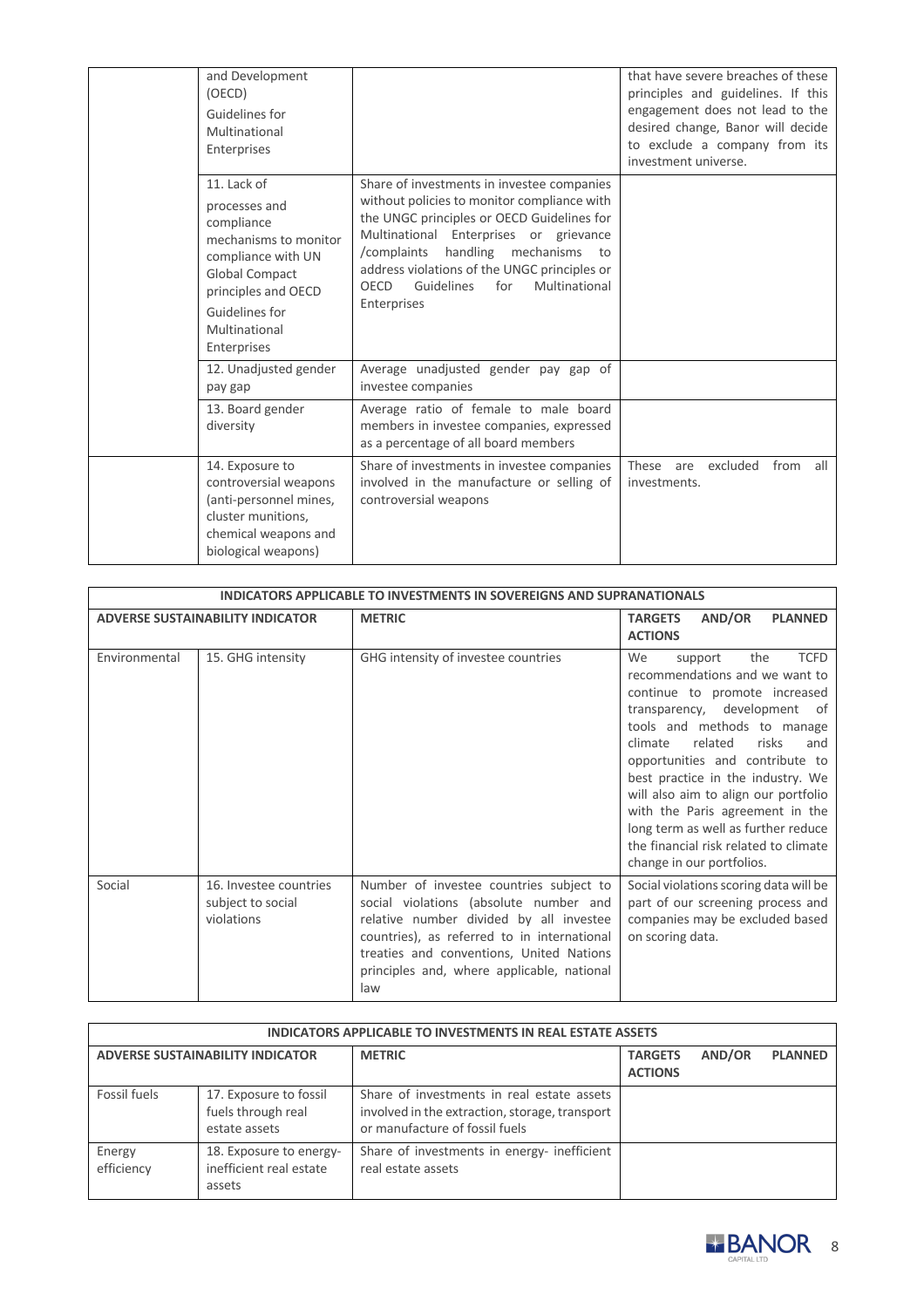# **APPENDIX 2: ADDITIONAL CLIMATE AND OTHER ENVIRONMENT-RELATED INDICATORS**

| <b>ADVERSE SUSTAINABILITY INDICATOR</b>   |                                                                                         | <b>METRIC</b>                                                                                                                                         | <b>TARGETS</b><br><b>ACTIONS</b> | AND/OR | <b>PLANNED</b> |
|-------------------------------------------|-----------------------------------------------------------------------------------------|-------------------------------------------------------------------------------------------------------------------------------------------------------|----------------------------------|--------|----------------|
| Emissions                                 | 1. Emissions of<br>inorganic pollutants                                                 | Tonnes of inorganic pollutants equivalent<br>per million EUR invested, expressed as a<br>weighted average                                             |                                  |        |                |
|                                           | 2. Emissions of air<br>pollutants                                                       | Tonnes of air pollutants equivalent per<br>million EUR invested, expressed as a<br>weighted average                                                   |                                  |        |                |
|                                           | 3. Emissions of ozone-<br>depleting substances                                          | Tonnes of ozone- depleting substances<br>equivalent per million EUR invested,<br>expressed as a weighted average                                      |                                  |        |                |
|                                           | 4. Investments in<br>companies without<br>carbon emission<br>reduction initiatives      | Share of investments in investee companies<br>without<br>carbon<br>emission<br>reduction<br>initiatives aimed at aligning with the Paris<br>Agreement |                                  |        |                |
| Energy<br>performance                     | 5. Breakdown of energy<br>consumption by type of<br>non-renewable sources<br>of energy  | Share of energy from non-renewable<br>sources used by investee companies broken<br>down by each non-renewable energy source                           |                                  |        |                |
| Water, waste<br>and material<br>emissions | 6. Water usage and<br>recycling                                                         | 1. Average amount of water consumed by<br>the investee companies (in cubic meters)<br>per million EUR of revenue of investee<br>companies             |                                  |        |                |
|                                           |                                                                                         | 2. Weighted average percentage of water<br>recycled and reused by investee companies                                                                  |                                  |        |                |
|                                           | 7. Investments in<br>companies without<br>water management<br>policies                  | Share of investments in investee companies<br>without water management policies                                                                       |                                  |        |                |
|                                           | 8. Exposure to areas of<br>high water stress                                            | Share of investments in investee companies<br>with sites located in areas of high water<br>stress without a water management policy                   |                                  |        |                |
|                                           | 9. Investments in<br>companies producing<br>chemicals                                   | Share of investments in investee companies<br>the activities of which fall under Division<br>20.2 of Annex I to Regulation (EC) No<br>1893/2006       |                                  |        |                |
|                                           | 10. Land degradation,<br>desertification, soil<br>sealing                               | Share of investments in investee companies<br>the activities of which cause<br>land<br>degradation, desertification or soil sealing                   |                                  |        |                |
|                                           | 11. Investments in<br>companies without<br>sustainable<br>land/agriculture<br>practices | Share of investments in investee companies<br>without sustainable<br>land/agriculture<br>practices or policies                                        |                                  |        |                |
|                                           | 12. Investments in<br>companies without<br>sustainable oceans/seas<br>practices         | Share of investments in investee companies<br>without sustainable oceans/seas practices<br>or policies                                                |                                  |        |                |
|                                           | 13. Non-recycled waste<br>ratio                                                         | Tonnes of non-recycled waste generated by<br>investee companies per million EUR<br>invested, expressed as a weighted average                          |                                  |        |                |
|                                           | 14. Natural species and<br>protected areas                                              | Share of investments in investee<br>1.<br>companies<br>whose<br>affect<br>operations<br>threatened species                                            |                                  |        |                |

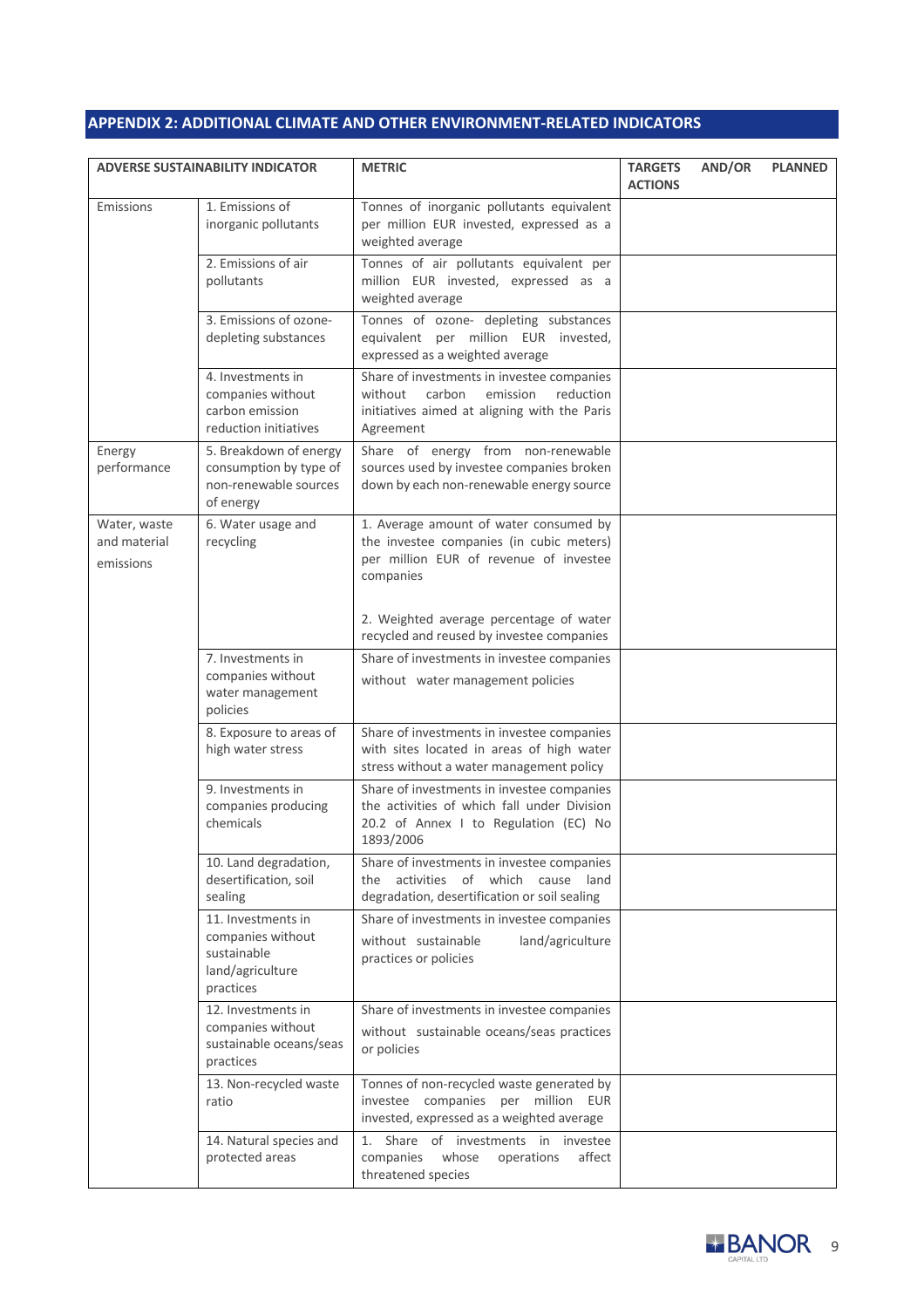|                             | 15. Deforestation                                                                                           | 2. Share of investments in investee<br>companies without a biodiversity protection<br>policy<br>covering operational sites owned, leased,<br>managed in, or adjacent to, a protected area<br>or an area of high biodiversity value outside<br>protected areas<br>Share of investments in companies without<br>a policy to address deforestation |  |
|-----------------------------|-------------------------------------------------------------------------------------------------------------|-------------------------------------------------------------------------------------------------------------------------------------------------------------------------------------------------------------------------------------------------------------------------------------------------------------------------------------------------|--|
| Green securities            | 16. Share of securities<br>not issued under Union<br>legislation on<br>environmentally<br>sustainable bonds | Share of securities in investments not issued<br>under Union legislation on environmentally<br>sustainable bonds                                                                                                                                                                                                                                |  |
|                             |                                                                                                             | <b>INDICATORS APPLICABLE TO INVESTMENTS IN SOVEREIGNS AND SUPRANATIONALS</b>                                                                                                                                                                                                                                                                    |  |
| Green securities            | 17. Share of bonds not<br>issued under Union<br>legislation on<br>environmentally<br>sustainable bonds      | of bonds not issued under Union<br>Share<br>legislation on environmentally sustainable<br>bonds                                                                                                                                                                                                                                                 |  |
|                             |                                                                                                             | <b>INDICATORS APPLICABLE TO INVESTMENTS IN REAL ESTATE ASSETS</b>                                                                                                                                                                                                                                                                               |  |
| Greenhouse gas<br>emissions | 18. GHG emissions                                                                                           | Scope 1 GHG emissions generated by real<br>estate assets                                                                                                                                                                                                                                                                                        |  |
|                             |                                                                                                             | Scope 2 GHG emissions generated by real<br>estate assets                                                                                                                                                                                                                                                                                        |  |
|                             |                                                                                                             | Scope 3 GHG emissions generated by real<br>estate assets                                                                                                                                                                                                                                                                                        |  |
|                             |                                                                                                             | Total GHG emissions generated by real<br>estate assets                                                                                                                                                                                                                                                                                          |  |
| Energy<br>consumption       | 19. Energy consumption<br>intensity                                                                         | Energy consumption in GWh of owned real<br>estate assets per square meter                                                                                                                                                                                                                                                                       |  |
| Waste                       | 20. Waste production in<br>operations                                                                       | Share of real estate assets not equipped<br>with facilities for waste sorting and not<br>covered by a waste recovery or recycling<br>contract                                                                                                                                                                                                   |  |
| Resource<br>consumption     | 21. Raw materials<br>consumption for new<br>construction and major<br>renovations                           | Share of raw building materials (excluding<br>recovered, recycled and biosourced)<br>compared to the total weight of building<br>materials used in new construction and<br>major renovations                                                                                                                                                    |  |
| Biodiversity                | 22. Land artificialisation                                                                                  | Share of non-vegetated surface area<br>(surfaces that have not been vegetated in<br>ground, as well as on roofs, terraces and<br>walls) compared to the total surface area of<br>the plots of all assets                                                                                                                                        |  |

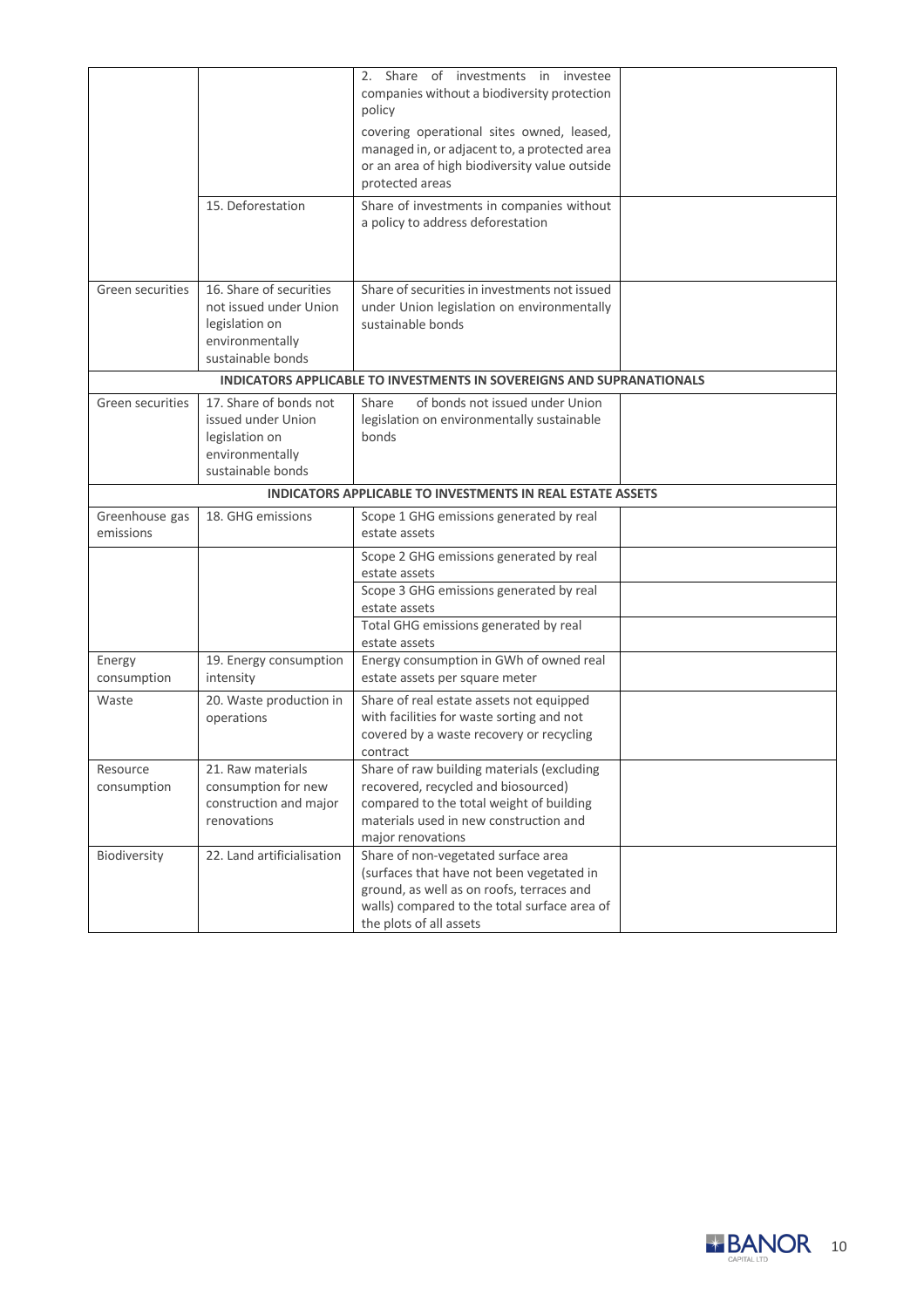# **APPENDIX 3: ADDITIONAL INDICATORS FOR SOCIAL AND EMPLOYEE, RESPECT FOR HUMAN RIGHTS, ANTI-CORRUPTION AND ANTI-BRIBERY MATTERS**

| <b>ADVERSE SUSTAINABILITY INDICATOR</b> |                                                                                                          | <b>METRIC</b>                                                                                                                                                                                                                        | <b>TARGETS</b><br><b>ACTIONS</b> | AND/OR | <b>PLANNED</b> |
|-----------------------------------------|----------------------------------------------------------------------------------------------------------|--------------------------------------------------------------------------------------------------------------------------------------------------------------------------------------------------------------------------------------|----------------------------------|--------|----------------|
| Social and<br>employee<br>matters       | 1. Investments in<br>companies without<br>workplace accident<br>prevention policies                      | Share of investments in investee companies<br>without a workplace accident prevention<br>policy                                                                                                                                      |                                  |        |                |
|                                         | 2. Rate of accidents                                                                                     | Rate of accidents in investee companies<br>expressed as a weighted average                                                                                                                                                           |                                  |        |                |
|                                         | 3. Number of days lost<br>to injuries, accidents,<br>fatalities or illness                               | Number of workdays lost to injuries,<br>accidents, fatalities or illness of investee<br>companies expressed as a weighted average                                                                                                    |                                  |        |                |
|                                         | 4. Lack of a supplier<br>code of conduct                                                                 | Share of investments in investee companies<br>without any supplier code of conduct<br>unsafe<br>working<br>(against<br>conditions,<br>precarious work, child labour and forced<br>labour)                                            |                                  |        |                |
|                                         | 5. Lack of<br>grievance/complaints<br>handling mechanism<br>related to employee<br>matters               | Share of investments in investee companies<br>without any grievance/complaints handling<br>mechanism related to employee matters                                                                                                     |                                  |        |                |
|                                         | 6. Insufficient whistle-<br>blower protection                                                            | Share of investments in entities without<br>policies on the protection of whistle-blowers                                                                                                                                            |                                  |        |                |
|                                         | 7. Incidents of<br>discrimination                                                                        | 1. Number of incidents of discrimination<br>reported in investee companies expressed<br>as a weighted average                                                                                                                        |                                  |        |                |
|                                         |                                                                                                          | 2. Number of incidents of discrimination<br>leading to sanctions in investee companies<br>expressed as a weighted average                                                                                                            |                                  |        |                |
|                                         | 8. Excessive CEO pay<br>ratio                                                                            | Average ratio within investee companies of<br>the annual total compensation for the<br>highest compensated individual to the<br>median annual                                                                                        |                                  |        |                |
| Human Rights                            | 9. Lack of a human<br>rights policy                                                                      | Share of investments in entities without a<br>human rights policy                                                                                                                                                                    |                                  |        |                |
|                                         | 10. Lack of due<br>diligence                                                                             | Share of investments in entities without a<br>due diligence process to identify, prevent,<br>mitigate and address adverse human rights<br>impacts                                                                                    |                                  |        |                |
|                                         | 11. Lack of processes<br>and measures for<br>preventing trafficking in<br>human beings                   | Share of investments in investee companies<br>without policies against trafficking in human<br>beings                                                                                                                                |                                  |        |                |
|                                         | 12. Operations and<br>suppliers at significant<br>risk of incidents of child<br>labour                   | Share of investments in investee companies<br>exposed to operations and suppliers at<br>significant risk of incidents of child labour in<br>terms of geographic areas or type of<br>operation                                        |                                  |        |                |
|                                         | 13. Operations and<br>suppliers at significant<br>risk of incidents of<br>forced or compulsory<br>labour | Share of the investments in investee<br>companies exposed to operations and<br>suppliers at significant risk of incidents of<br>forced or compulsory labour in terms in<br>terms of geographic areas and/or the type of<br>operation |                                  |        |                |